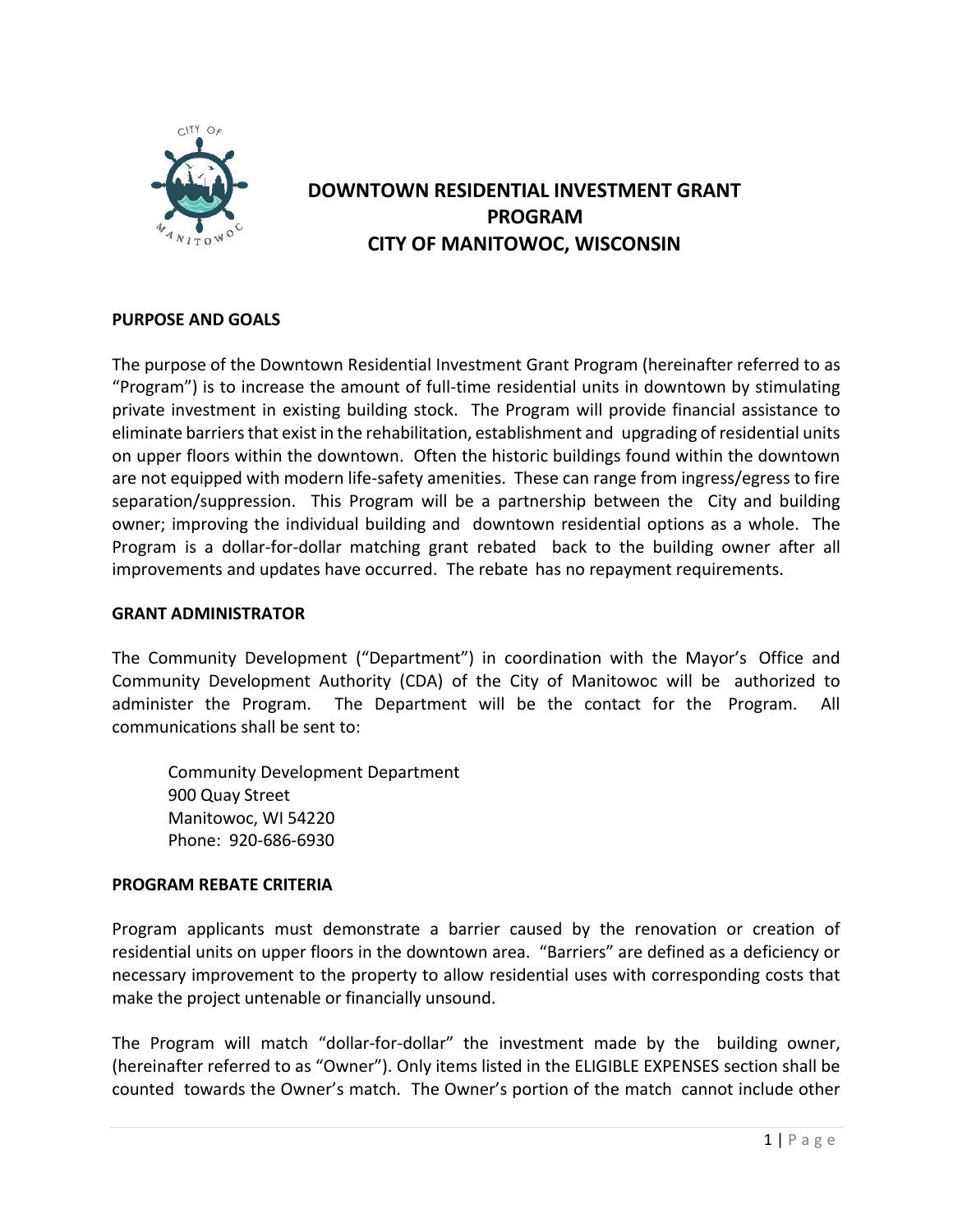sources of city funding (i.e. other grants); the Owner's matching share must be their direct outof-pocket expense. Remodeling costs, not tied to the removal of life-safety barriers or other ineligible expenses cannot be included in the Owner's share. Total eligible project costs per building project must be over \$10,000 (\$5,000 Owner match + \$5,000 Program match) to be eligible for a program grant. The maximum rebate from the City will be \$50,000 and a minimum of \$5,000 per building project, however the City Council reserves the right to make the final determination as to the total City share for each project based on the individual completed projects resulting impact on the purpose and goal of the Program.

*Example: \$30,000 total building project cost, of which \$20,000 of the project costs qualify as "Eligible Expenses". The Owner will contribute \$10,000 of eligible expenses; the City will rebate \$10,000 to the owner based on the \$20,000 of total Eligible Expenses.*

# **PROGRAM FUNDING**

Funding for the Program comes from Tax Increment Finance funds at the time of a TIF District closure. It is expected that \$200,000 in program funding will be available from the City each calendar year. The Department reserves the right to make the final determination as to the total City share for each project. For example, if the Owner has \$15,000 of eligible expenses the City is not required to match the entire \$15,000; the City can rebate a lesser amount. The amount to be rebated will be determined prior to the project beginning. Grants are available on a "first come, first serve" basis. The Department reserves the right to select projects which they determine to have the greatest impact for the downtown housing stock. Program monies will be awarded for eligible projects on a funds-available basis, and are available once every two (2) years per building or tax parcel number. Multiple buildings, which are physically separate from each other, on a single tax parcel number may be considered asseparate buildings. Grant monies will be issued to the Owner as a rebate after the following items have been met: (i) project is completed to the satisfaction of the Community Development and Building Inspection Departments (ii) the project must be constructed in accordance with the project plans and detailed project description approved by the Department; and (iii) all building permits and lien waivers shall be provided.

All building improvements must be completed within twelve (12) months from the date the Program application has been approved by the Department. The twelve (12) month completion time may be extended by a written mutual agreement if the owner can demonstrate to the satisfaction of City why the project cannot be completed within the twelve (12) month period. The Owner and Department will enter into an agreement to memorialize the project and define the objectives, cost, timetable and other facets of the program.

# **ELIGIBLE PROPERTIES**

- Properties located in the Program Area (See attached Design Review Overlay Map).
- Mixed use buildings constructed prior to 1990 with existing or proposed residential on the upper floor(s).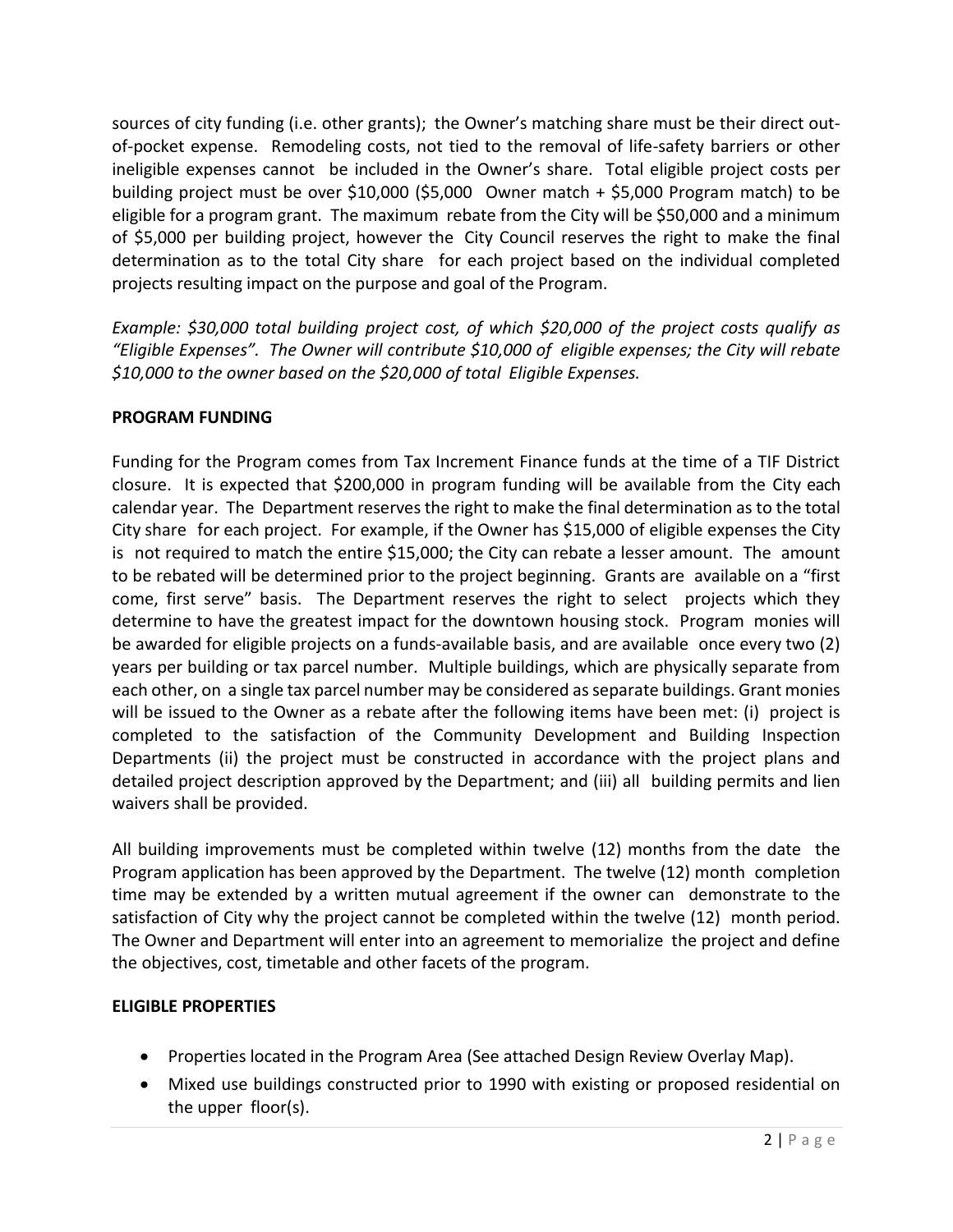• A minimum of 75% of the units created under the Program are required to be "affordable" for a minimum of 3 years. For the purpose of the Program, affordable is defined as units with annual rents at or below 30% of the City's Median Income. The estimated median income as of 2019 in the City is \$47,891 which translates to a maximum affordable rent of \$1,196 per month.

# **INELIGIBLE PROPERTIES**

- Property not located in the Program area.
- Tax delinquent property or properties with outstanding assessments.
- Buildings that encroach into City right-of-way, unless authorization is granted by the City.
- Property in litigation other than tax delinquency.
- Property in condemnation or receivership.
- Exclusively residential buildings.
- County, State, Federal and other governmental buildings.

# **ELIGIBLE EXPENSES**

The project must be interior improvements only which are directly tied to barriers as defined above. Only renovation work started after approval of the project is eligible for reimbursement.

- ADA compliance relating to ingress/egress such as elevators or reconstruction of stairways
- Life safety items such as fire suppression, fire separation, and egress.
- Mechanical systems
- Structural integrity
- For property owners seeking reimbursement for self-work, labor will only be eligible for reimbursement if they maintain a current license or other professional certification for the type of work being performed. Proof of current professional certification or license will be required prior to reimbursement as well as documentation of hours performed and associated tasks.

#### **INELIGIBLE EXPENSES**

- Exterior rehabilitation
- General or routine maintenance
- Work exclusively for non-residential uses
- New Construction

# **APPLICATION REVIEW - REQUIRED MATERIALS**

A minimum of two (2) competitive written proposals from contractors shall be submitted with the application in addition to photos, floorplans, and architectural drawings. Submittals shall show in detail the work to be completed. Proposals shall have detailed descriptions of the work to be performed, including cost breakdowns, building materials, examples and project completion schedule. Contractors cannot be changed unless authorized by the City.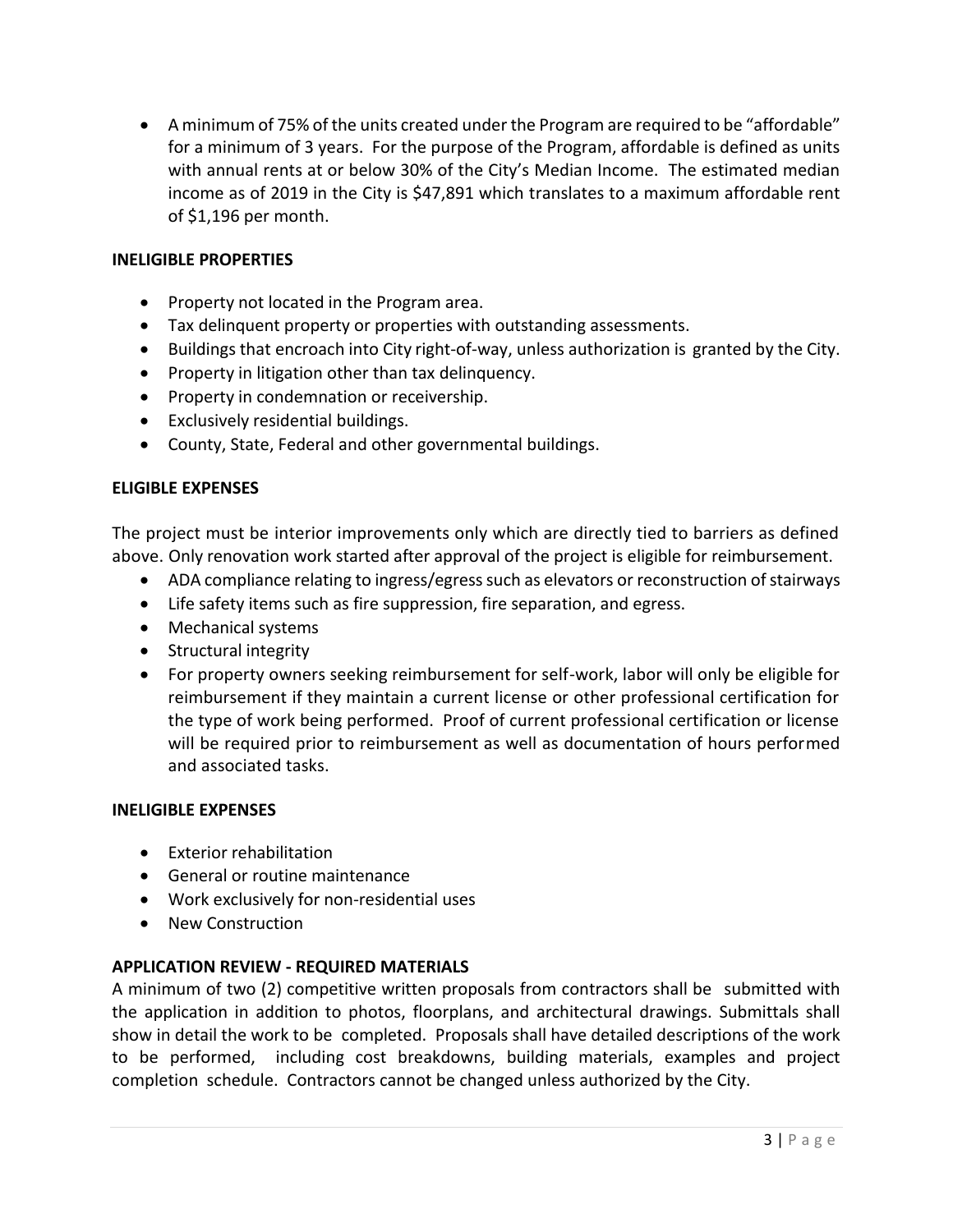The Owner is required to acquire necessary permits, licenses and certificates. Participation in this Program does not waive any federal, state, local or other required permits, certificates or approvals.

Submitted projects will be reviewed by the Community Development Department and evaluated on the following criteria:

- Location with the Downtown Design Review Area
- Benefit to downtown as a catalyst residential opportunity
- Number of residential units created by the project
- Amount of requested funds

# **ITEMS REQUIRED PRIOR TO PAYMENT**

- Lien waivers, paid receipts or other proof acceptable to the City shall be provided from all contractors, subcontractors and suppliers.
- Final approval of the Project by the Community Development and Building Inspection Departments.
- Photographs of the finished project.
- Example lease agreement and rental rates of the units.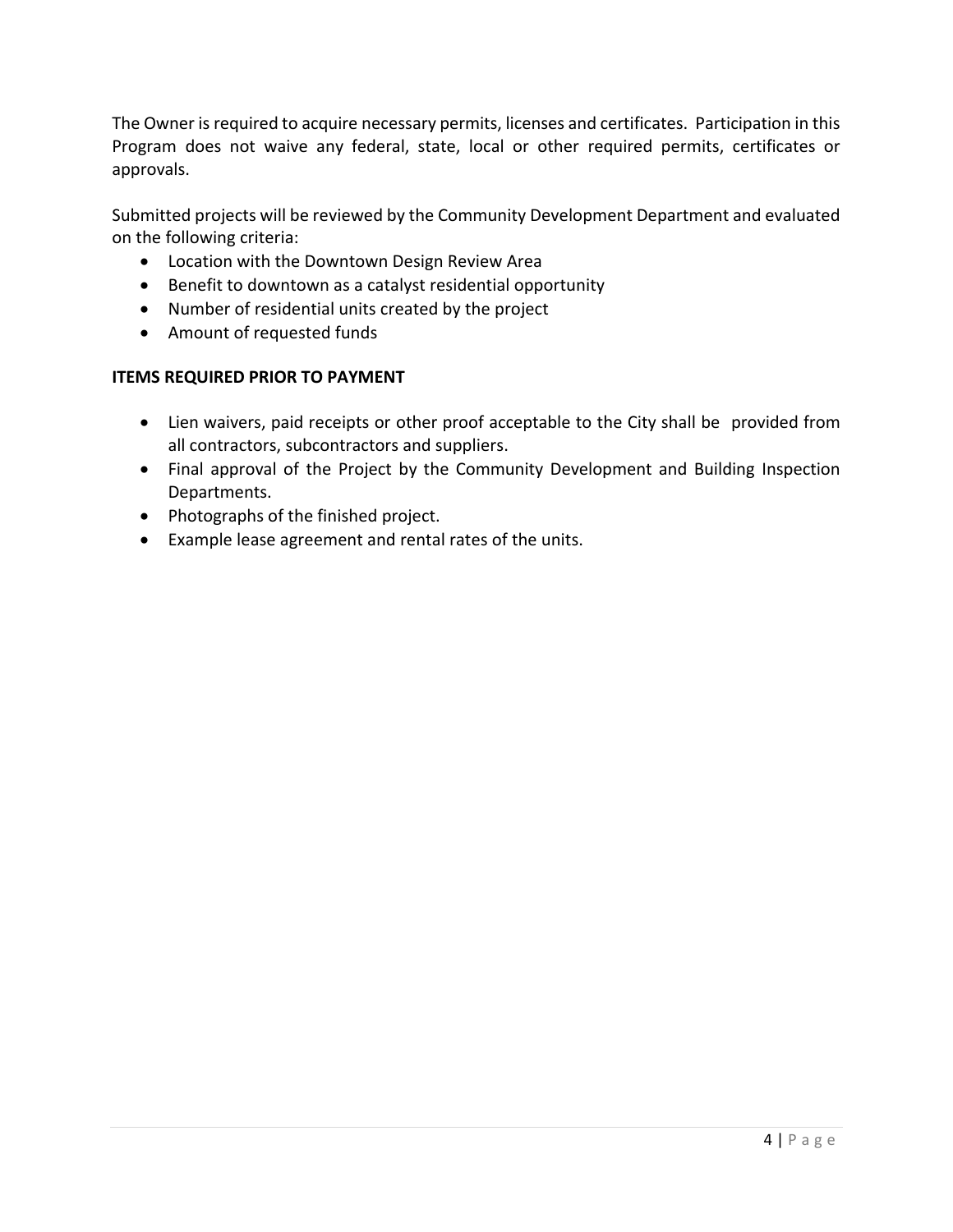#### **PROGRAM AREA**

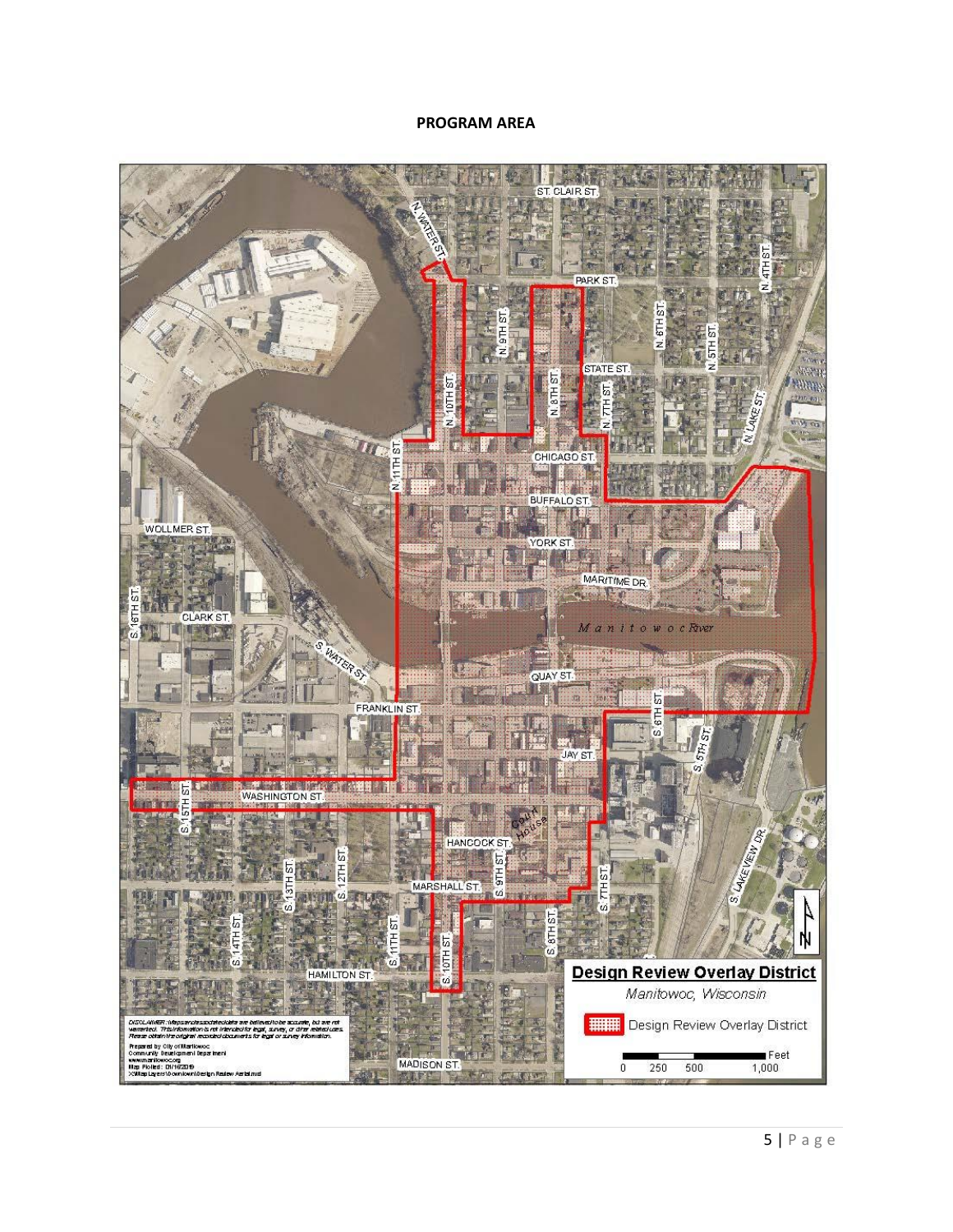

# **Downtown Residential Investment Grant Application**

Contact: City of Manitowoc Community Development 900 Quay Street Manitowoc,WI 54220-4543 Phone: 920-686-6930

| Name:           |  |  |
|-----------------|--|--|
| Phone:          |  |  |
| E-Mail Address: |  |  |
|                 |  |  |
|                 |  |  |

#### **APPLICANT INFORMATION FOR DEPARTMENT USE ONLY**

| <b>Application Date:</b>   |  |
|----------------------------|--|
| Approval Date:             |  |
| Amount awarded:            |  |
| Zoning Classification:     |  |
| Design Review area: yes/no |  |

#### **PROPERTY OWNER INFORMATION**

| Name:              |                                          | Years Owned: |
|--------------------|------------------------------------------|--------------|
| Address:           |                                          | Phone:       |
| City:              | State:                                   | Zip Code:    |
| Email:             |                                          |              |
| Type of Ownership: | Owner's Signature-Improvements Approved: |              |

#### **CONTRACTOR INFORMATION**

| Name of Business: |        | <b>Contact Name:</b> |
|-------------------|--------|----------------------|
| Address:          |        | Phone:               |
| City:             | State: | Zip:                 |
| Email:            |        |                      |

#### **PROPOSED IMPROVEMENTS** (attach detailed floor plans, materials list, photos, etc.)

| <b>Briefly Describe Proposed Improvements:</b> |  |
|------------------------------------------------|--|
|                                                |  |
|                                                |  |
|                                                |  |
|                                                |  |
|                                                |  |
|                                                |  |